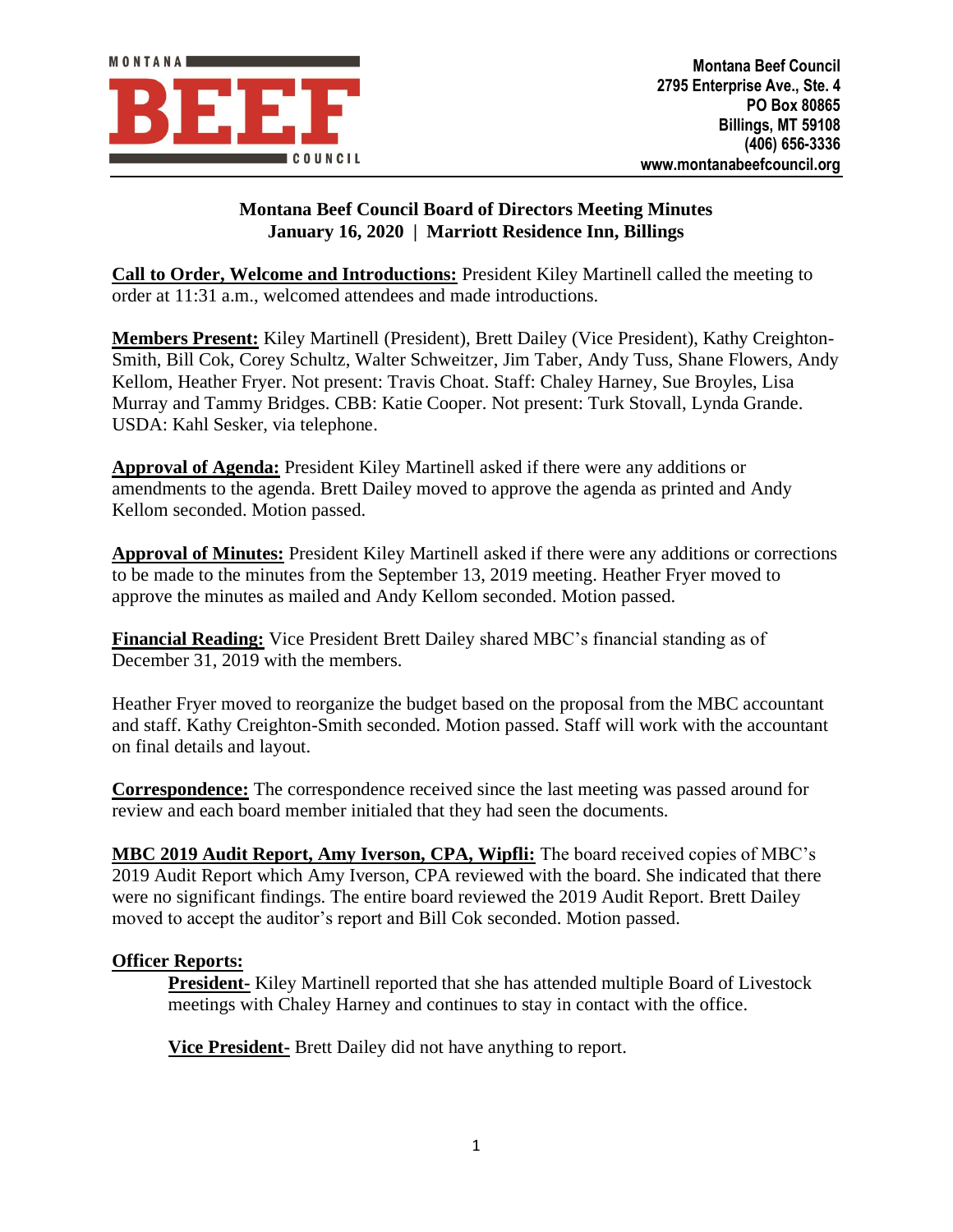# **Officer Reports (continued):**

**Executive Director-** Chaley Harney provided an update on the status of the R-CALF v. USDA lawsuit as well as a program update for the past few months.

## **National Reports:**

**USMEF-** Jim Taber attended the recent USMEF meeting and shared his feedback along with an interactive smartphone app from the convention. Board members received a copy of the latest export statistics from USDA and USMEF.

**USDA Comments-** Kahl Sesker provided an update from the Agriculture Marketing Service.

#### **Committee Reports:**

The board heard reports from the following committees:

**Executive-** Chairwoman Kiley Martinell reported that the committee has been reviewing the council retirement plan. The committee also approved sponsoring Chaley Harney's participation on the Billings Chamber Women's Leadership Network program for \$500 out of the 25¢ account if she does not receive a scholarship to cover it.

**Budget-** Chairman Brett Dailey reviewed the proposed budget amendments with the board for 2019 and 2020. Jim Taber moved to approve the amendments to the 2019 budget and Andy Tuss seconded. Motion passed. Heather Fryer moved to approve the amendments to the 2020 budget and Jim Taber seconded. Motion passed. **Bylaws-** Chairman Andy Kellom reported that the committee will review the membership portion of the bylaws and present a recommendation at the next meeting. **Education-** Chairman Corey Schultz did not have anything to report. **Producer Communication-** Chairman Travis Choat was not present to report. **Promotion-** Chairman Brett Dailey did not have anything to report.

#### **Special Committee Reports:**

The board heard reports from the following special committees:

**Collections and Compliance-** Chairwoman Heather Fryer, Director of Collections and Compliance Tammy Bridges and Collection Specialist Lisa Murray. **\$0.25 Montana Research-** Chairwoman Kathy Creighton-Smith **Nominating-** Chairwoman Kiley Martinell

## **Unfinished Business:**

**Reconsideration of Unfunded Project Funding Requests-** The board reviewed and considered projects for funding with additional consent dollars. Walter Schweitzer moved to spend \$2,500-\$5,000 for a token of appreciation to mail to brand inspectors. Heather Fryer seconded. Motion passed.